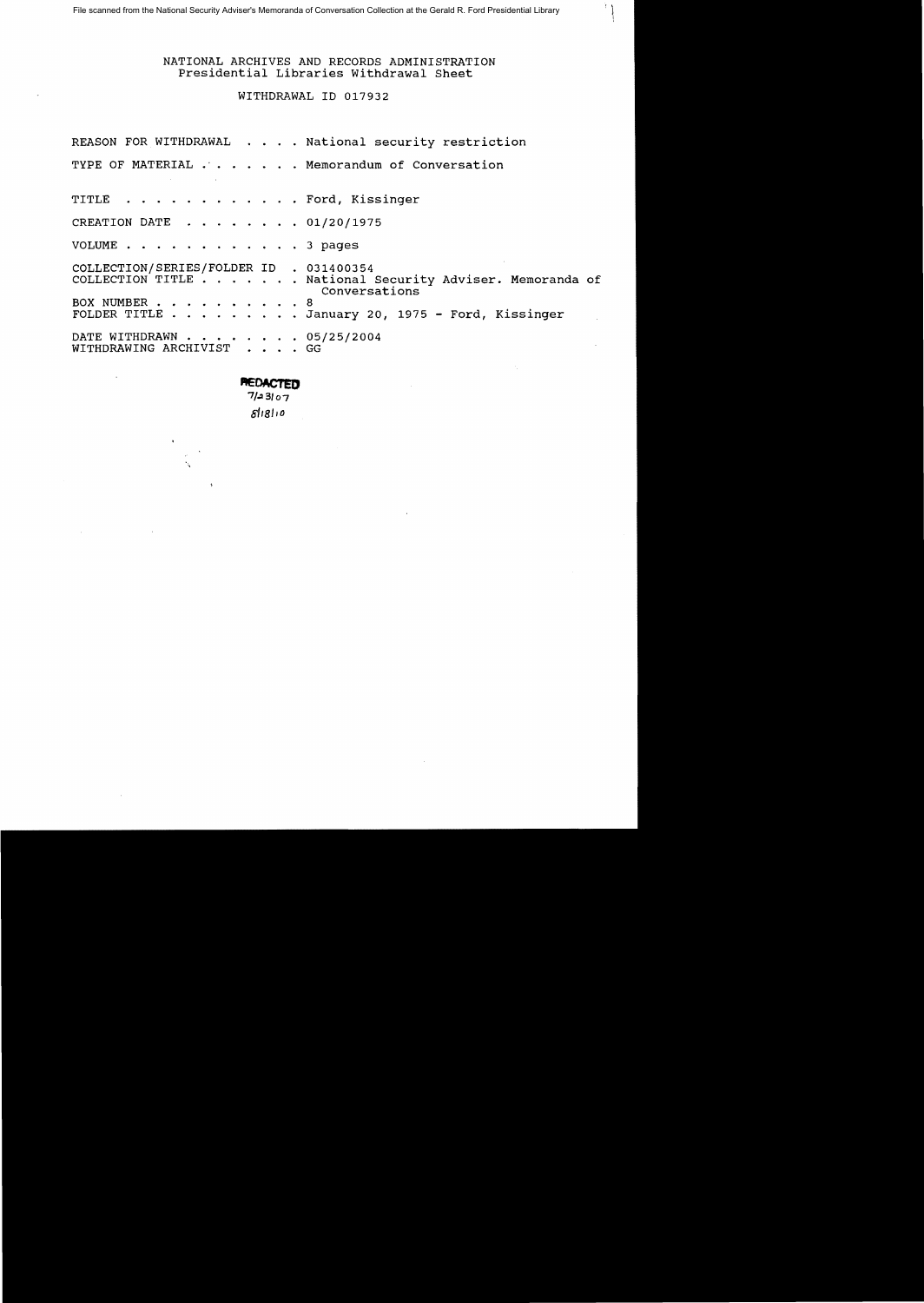MEMORANDUM

,.

THE WHITE HOUSE

WASHINGTON

**BEGRET / NODIS / XGDS** 

MEMORANDUM OF CONVERSATION

| <b>DECLASSIFIED w/ portions exempted</b> |
|------------------------------------------|
| E.O. 12958 (as amended) SEC 3.3          |
| $MR = 09 - 78.412$                       |
| pratecter. 3/10/04, CA et S/18/10        |
| das NARA Dato 10/13/10                   |

PARTICIPANTS: President Ford

Dr. Henry A. Kissinger, Secretary of State and Assistant to the President for National Security Affairs Lt. General Brent Scowcroft. Deputy Assistant to the President for National Security Affairs

DATE AND TIME: Monday, January 20, 1975 9:25 - 10:15 a. m.

PLACE: The Oval Office

 $Kisninger$ : From a foreign policy point of view, it would be best if we could keep Jackson alive for another 6-9 months, Church and the others are starting to come up to make cooperative noises.

On the Middle East, Eilts will talk to Sadat sometime after tomorrow. Sadat is at Aswan.

I have now announced the official dates for my visit. I am not sure of Israel, whether they will go ahead or wnetner tney are making good noises just to put themselves in a good position if things fail.

The President: They should know we won't move if things collapse.

Kissinger: . Percy .is actually being pretty good. He is saying it to the wrong people. He should tell the Arabs we are weak, so anything we do looks good. But I don't know if he can stand up when he gets home -- he came out for a Palestinian state.

The Congress is crushed by the Trade Bill. No one is crowing about being tough on the Soviets.

[He hands the President a paper on the British and French attacking us in Saudi Arabia. King Hussein fears a coup in Saudi Arabia. J

T. ,  $\rightarrow$   $\overline{\phantom{a}}$ ".."Y;'"

 $S_{\rm F}$ GRET/NODIS/XGDS

 $\overline{1}$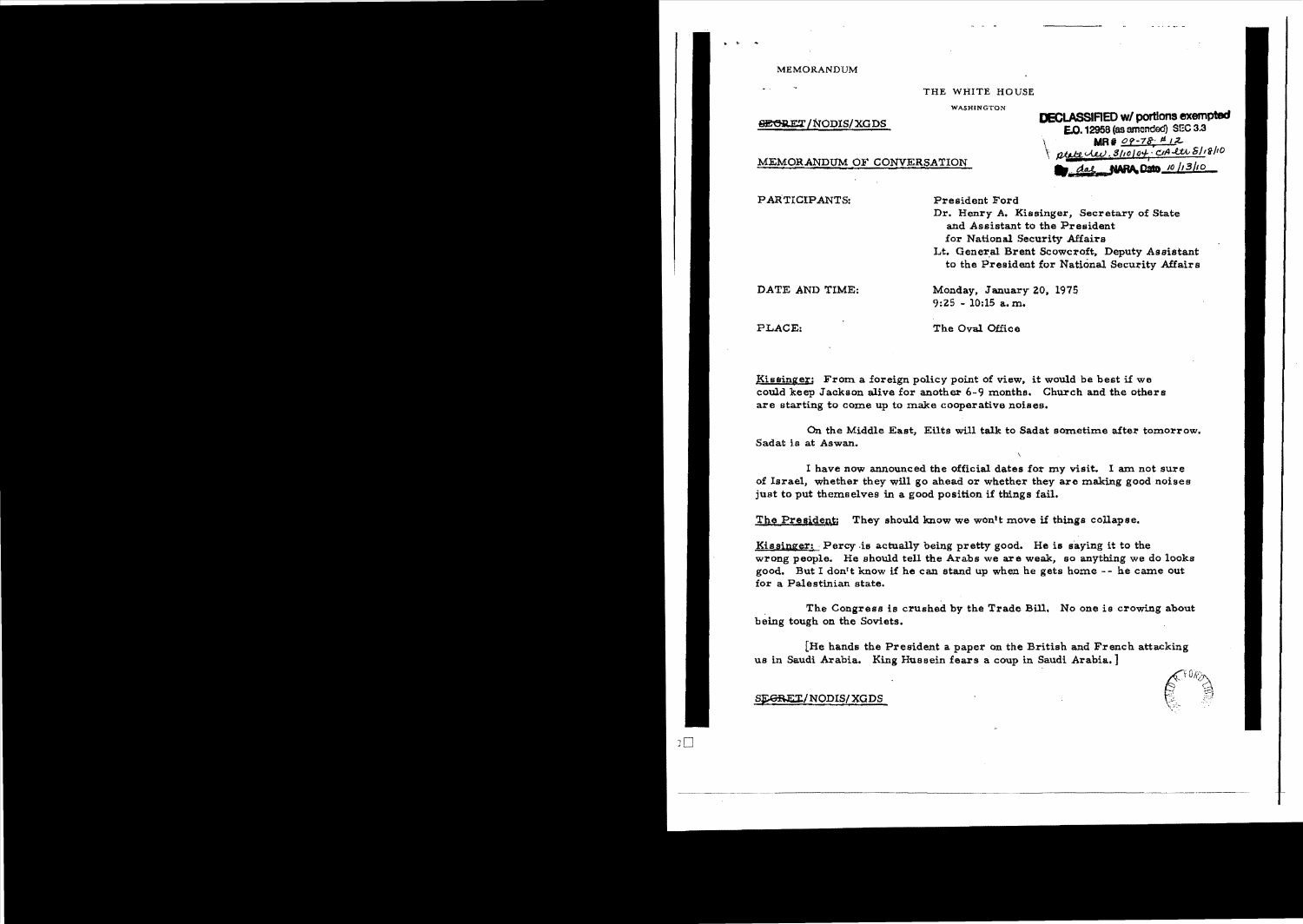### ~gt1tIINODIS/XGDS -2

•

### The President: Who would do it?

Kissinger: Hussein thinks some Qadhafi type. Faisal depends on the Bedouins, so the high prices are leading to his downfall, as they move into the cities and drop their tribal loyalties.

We have a contingency plan with the Iranians for the case of a Saudi coup.

We ought to help Hussein. He wants maps and some weapons carriers. Mostly he wants information.

#### The President How would we handle it?

Kissinger:<br>
It probably is best if I

discuss it with Hussein when you tie up with the United States. The tragedy is it is partly true. We have been cutting aid to Ethiopia, and when the Emperor depends on the Army, that is the prescription for disaster.

The President: Could Jordan be effective?

Kissinger: Jordan has a pretty good army. Better than the Saudis.

The President: Use your judgment.

Kissinger: Portigalis going as predicted. Soares is massively incompetent. The fight now is over the unified labor law. If he: leaves the government, the Communists will be the only organized force and either they will take over or the army will. We should have a covert action plan, but it could 1eak.

The President: Let's do it if it leaks or not.

Kissinger: We will have an NSC meeting on MBFR. It is mostly: briefing and could cover SALT as well -- or we could do it separately.

The President; Let's do it separately. I would like to have frequent NSC, meetings.

Barry told me Saturday that he would beat the hell out of the Kennedy resolution. We need to talk to him.

SECRET/NODIS/XGDS VERSER VERSER VERSER VERSER VERSER VERSER VERSER VERSER VERSER VERSER VERSER VERSER VERSER VE (1)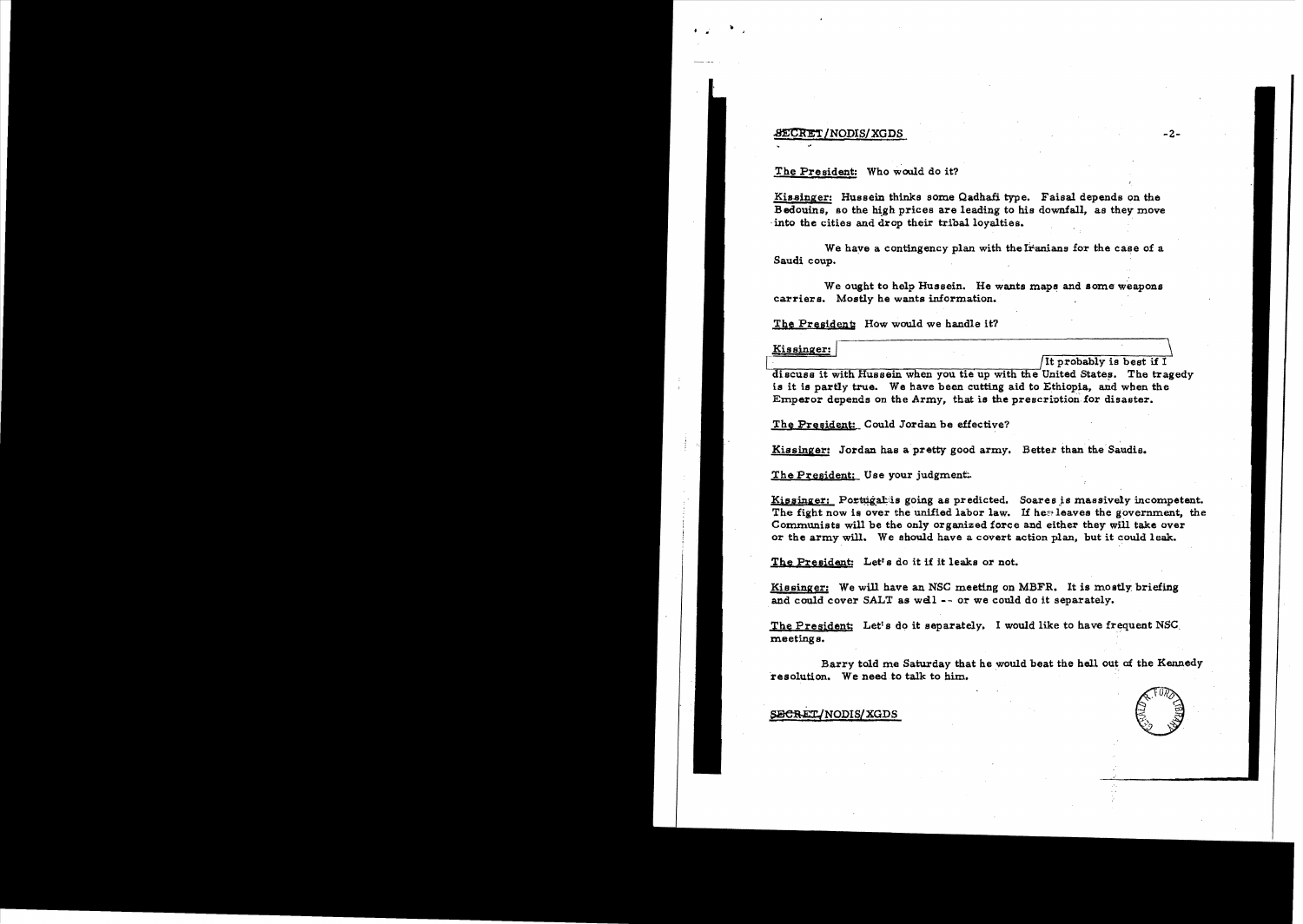## **ECRET/NODIS/XGDS**

•

 $^*$   $\mathbf{A}$ 

Kissinger: But that is a good attitude.

We can use the trade bill to good effect  $-$ - here and with the Soviets. We can go back to the Congress after the summit. I think we should sit tight now. Even Stevenson is crying uncle.

We can keep the Soviets quiet for now with CSCE, then hold out prospects for a new trade bill. The Congressional attitude on the trade bill is very sheepish.

On the Chinese thing [the National People's Congress] you have read the brief. Tbe only thing not there is reafiirmation about the Soviet conflict. My view is that Chou En~Lai hid out in a bospital while the brawl was going on. All of his guys are in key positions. Mao's wife wasn't mentioned and another wife was made a Vice Chairman. Most of the experts think Mao is being toned down a bit. His seeing Franz-Josef Strauss is proof of their anti-Soviet line. Strauss is wildly anti-Soviet.

The President: Whitlam is in trouble.

Kissinger: He is no good.

The President: But Cairns is worse.

Kissinger: Wbitlam is the best in his party.

Events in Cyprus show Karamanlis barely has Makaries under control.

The President: I notice there are two meetings a week.

Kissinger: Actually three. A long meeting today and I hope the airport' opened this week. There are talks about 10,000 Greek refugees going back. If we can get these two things, I think Brademas is looking for a way out.



#### **SECRET/NODIS/XGDS**